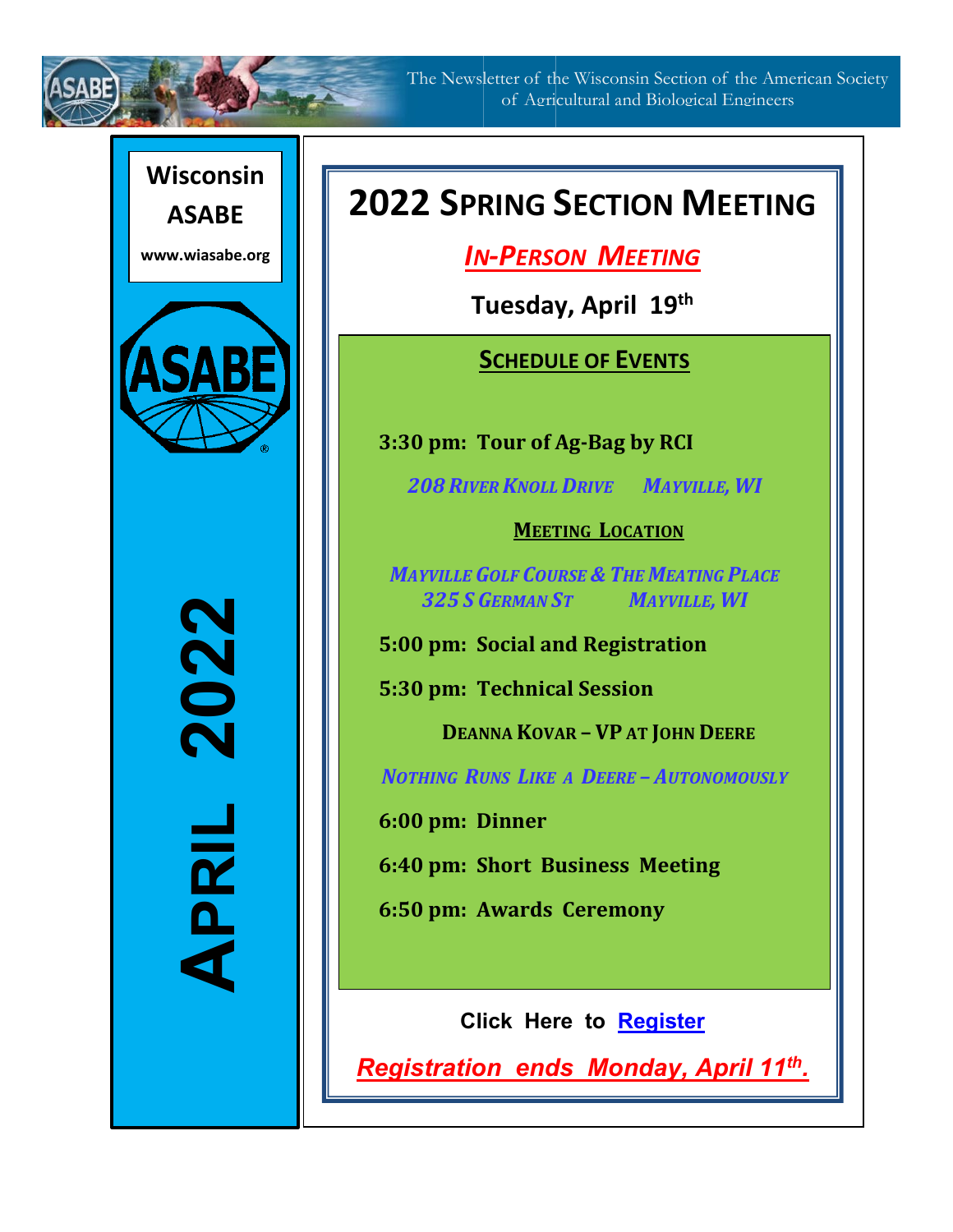## **APRIL 19TH MEETING DETAILS**

## **TOUR INFORMATION**



In November of 2019, Ag-Bag was acquired by RCI Engineering in Mayville, WI from CNH Industrial (New Holland). Ag-Bag for over 40 years has been a clear leader in the silage bagging industry. RCI Engineering continues this tradition with more than just the Ag-Bag name. RCI Engineering has made significant investments to surround the Ag-Bag products with technology, from design and engineering, through manufacturing and testing.

 The WI Section will tour the Ag-Bag production facility and talk with RCI owner Randy Clark about the

acquisition of the Ag-Bag product line as well as the changes made to the design and marketing of the product.

*Tours will last 20 – 30 minutes, beginning at 3:30 pm and running consecutively. Last tour will begin no later than 4:45 pm.*

## **TECHNICAL SESSION SPEAKER INFORMATION**



### **Ms. Deanna Kovar**

**Vice President, Production & Precision Ag Production Systems at John Deere**

Ms. Kovar leads a global team focused on identifying opportunities to unlock sustainable value for global corn, soy, small grains, cotton, and sugarcane customers. She was instrumental in the development of the

John Deere 8R autonomous tractor recently introduced and available in Fall 2022. Deanna has been with John Deere for 22 years starting as a Marketing Representative and climbing through 12 positions in her career. Deanna has Wisconsin roots as she grew up on a WI dairy farm and graduated from UW in 2000 with a BS in Agricultural Business Management. She was a member of Associated Women in Agriculture while at UW.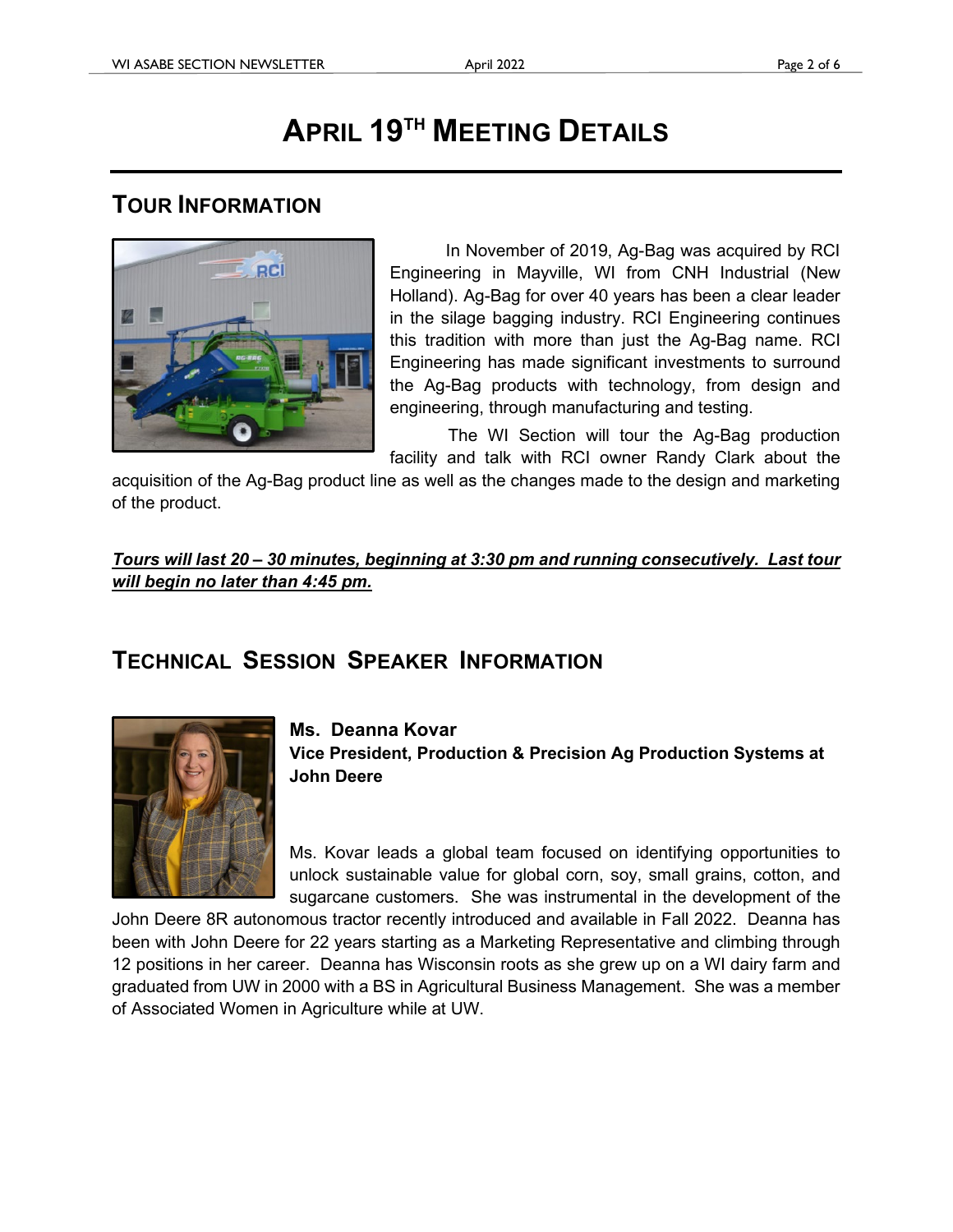## **Secretary's Report April 2022**

The past year has been filled with virtual meetings which has been a successful way for our section to continue hearing informative presentations and conducting business meetings. One advantage to these virtual meetings is the ease of including multiple sections and increasing the reach of a single presentation. We have been able to participate in meetings between Wisconsin, Iowa, Quad Cities, Chicago, and the Central Illinois sections.

We look forward to meeting back in person this April!

Kindly Submitted,

Nolan Lacy

ASABE Wisconsin Section Secretary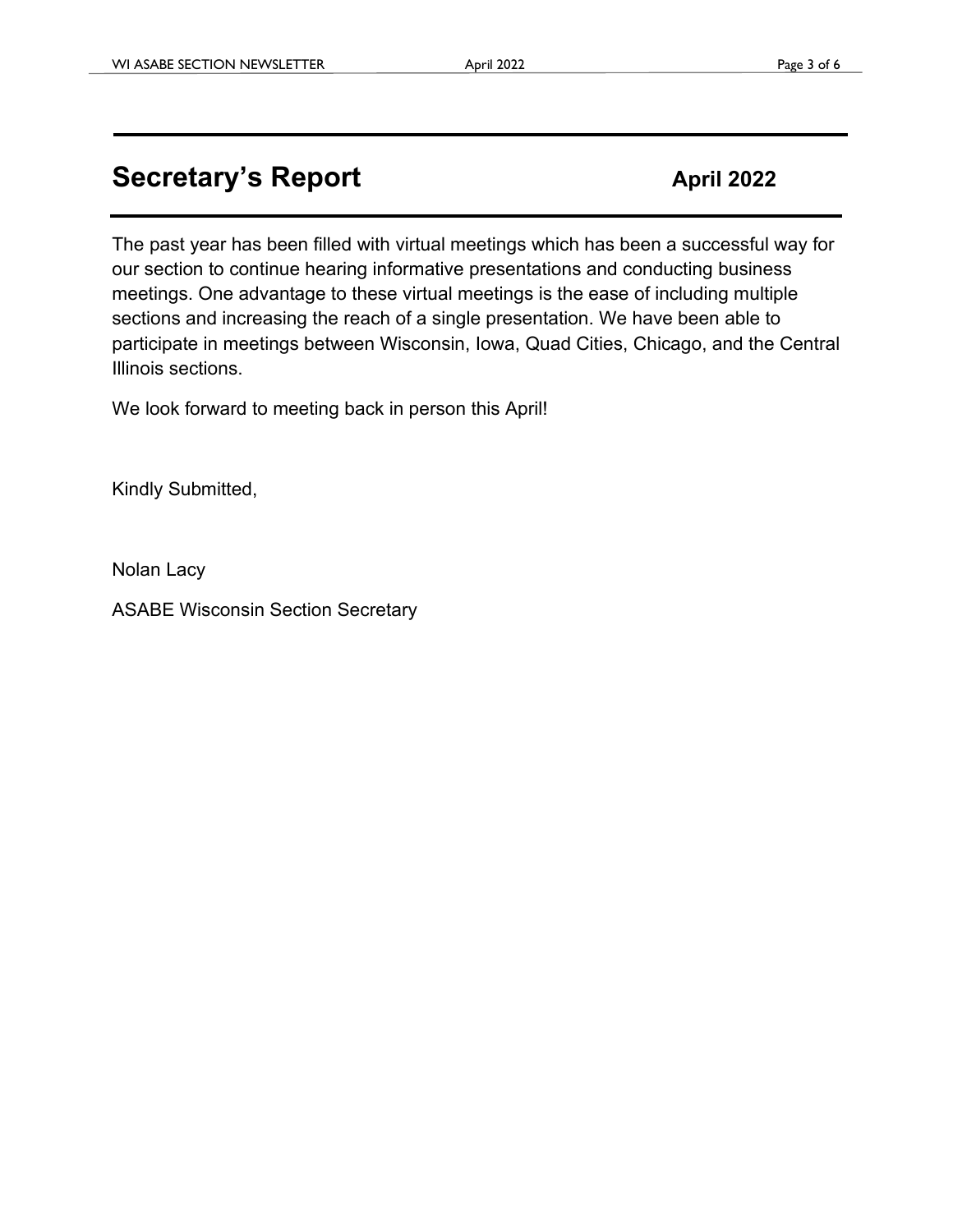## **Treasurer's Report April 2022**

**Opening Balance \$4,581.49** 

### **Revenue:**

| Date       | From     | Memo              | Amount |
|------------|----------|-------------------|--------|
| 11/17/2021 | ASABE HQ | Membership Rebate | 475.00 |

**Total: \$475.00**

### **Expenses:**

| <b>Date</b> | To. | Memo |        | Check # | <b>Amount</b> |
|-------------|-----|------|--------|---------|---------------|
|             |     |      | Total: |         | \$0.00        |
|             |     |      |        |         |               |

| <b>Closing Balance</b> | \$5,056.49 |
|------------------------|------------|
|------------------------|------------|

Kindly Submitted,

Nolan Lacy

ASABE Wisconsin Section Treasurer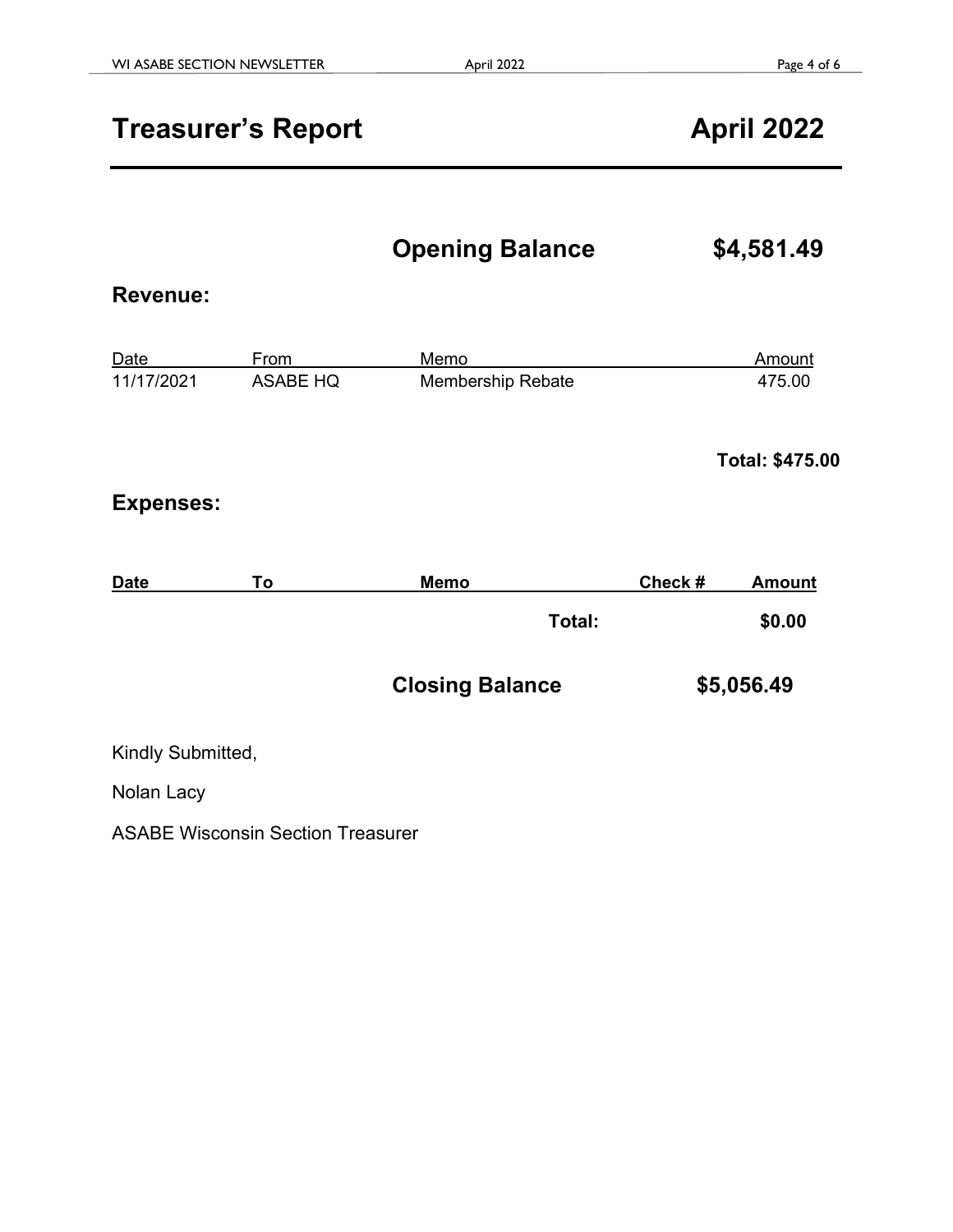## **AWARD PRESENTATIONS**

We have not met in-person since the pandemic lock-down started in the spring of 2020. In that time, we have had three (!) WI Section award cycles. Unfortunately, we have not been able to recognize our award winners in-person. The Wisconsin Section Officer Team wanted to ensure that our award winners are properly recognized for their accomplishments, so we have planned a belated awards ceremony as part of our April meeting. Our award winners who will be recognized are:

BIOLOGICAL SYSTEMS ENGINEERING GRAD-STUDENT OF THE YEAR:

**Parker Williams (2020) David Pintens (2021) Keagan Blazer (2022)**

BIOLOGICAL SYSTEMS ENGINEERING STUDENT OF THE YEAR:

**Laura Rodriguez Alvarez (2020) Nick Hovel (2021) Jordon Main (2022)**

**AGRICULTURAL ENGINEERING TECHNOLOGY STUDENT OF THE YEAR: No award given in 2020 or 2021. Kyle Leis (2022)**

CAREER ACHIEVEMENT AWARD:

**Kevin Shinners (2020) Neal Stoffel (2021) Scott Mueller (2022)**

YOUNG ENGINEER AWARD:

**Brian Luck (2020) Matthew Digman (2021) Shane Williams (2022)**

WAYNE G. RUSSEL AWARD: **Larry Johnson (Posthumous) (2020) Robert Fick (2022)**